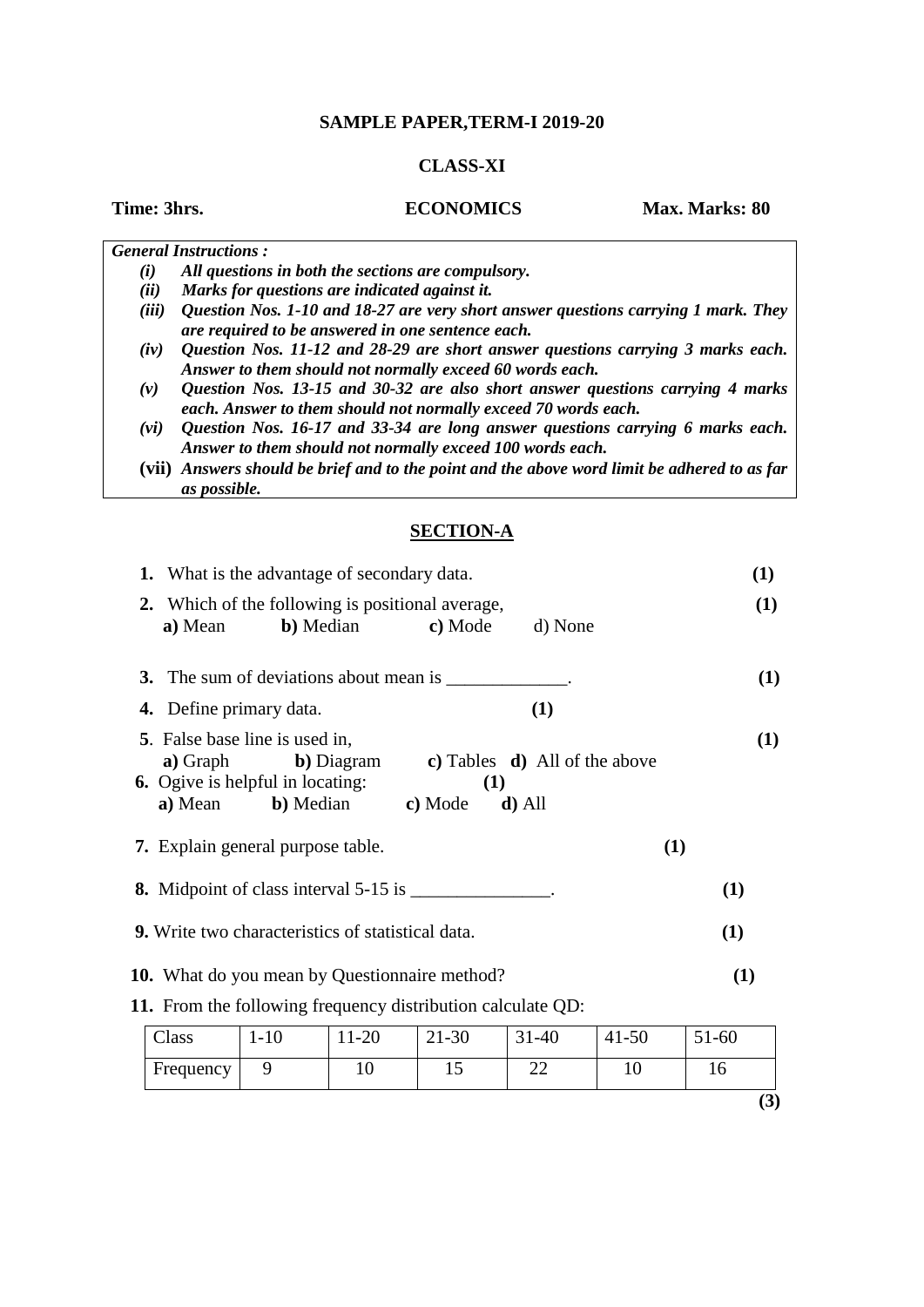**12.** Calculate mean deviation about mean from the following data:

| $X \mid 10$ | $\frac{1}{2}$ | $\frac{1}{4}$ | 16 | 18 | 20 |
|-------------|---------------|---------------|----|----|----|
|             |               |               |    |    |    |

13. Differentiate between mixed and deliberate sampling with suitable examples. **(4)**

## **OR**

Differentiate between census and sampling methods.

14. From the following frequency distribution, calculate MD about mean. **(4)**

| <b>Marks</b> | $0-10$ | $10-20$   20-30 | $30 - 40$ | $40 - 50$ | $50 - 60$ | 60-70 |
|--------------|--------|-----------------|-----------|-----------|-----------|-------|
| Frequency    |        |                 | ل ک       | 20        |           | 1∪    |

## **15.** Draw time series graph of the following data**: (4)**

# Number of students

| Faculty  | 2011-12 | 2012-13 | 2013-14 |
|----------|---------|---------|---------|
| Arts     | 1000    | 900     | 1100    |
| Science  | 400     | 500     | 600     |
| Commerce | 300     | 350     | 400     |

**16.** Draw less than and more than cumulative frequency curve :Use graph paper, **(6)**

| <b>Marks</b> obtained | $10-20$ | $ 20-30$ | $30 - 40$ | $40 - 50$ | 50-60 | 60-70 |
|-----------------------|---------|----------|-----------|-----------|-------|-------|
| No. of students       |         |          |           |           |       |       |

**17**. Calculate QD and its coefficient of the following data: **(6)**

| Mid-value      | ⊥ື | $\cap \subset$<br>رے | ິ        | 4∪ | ັບ | ັ |
|----------------|----|----------------------|----------|----|----|---|
| No.of students | 44 | ററ<br>IJΟ            | ിറ<br>∠∪ |    |    |   |

# **SECTION-B**

| <b>18.</b> State any one assumption for law of variable proportion. | (1) |
|---------------------------------------------------------------------|-----|
| <b>19.</b> Which of the following is a correct statement?           |     |

**(a)** Economics is a study of choice over scarcity

.

**(b)** Government intervenes in a capitalist economy.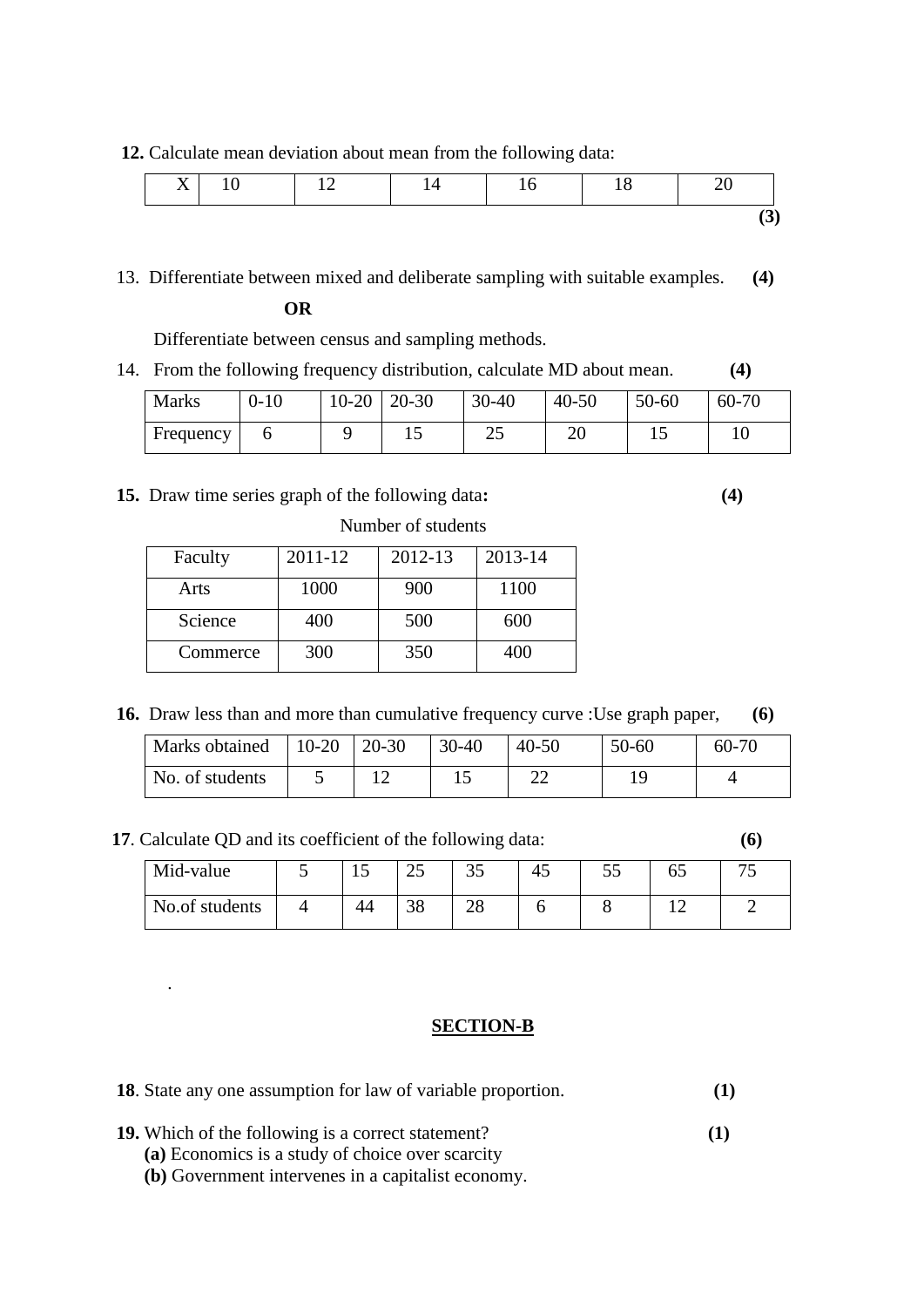| <b>TP</b>                                                                                                                                                                                                                                                                                    | 3                | 5            | 8                | 12 | 18               |
|----------------------------------------------------------------------------------------------------------------------------------------------------------------------------------------------------------------------------------------------------------------------------------------------|------------------|--------------|------------------|----|------------------|
| <b>Inputs</b>                                                                                                                                                                                                                                                                                | $\boldsymbol{0}$ | $\mathbf{1}$ | $\boldsymbol{2}$ | 3  | $\boldsymbol{4}$ |
| 27. Why budget line is always a strait line?<br>28. Giving reason comment on the shape of TP curve based on the following schedule: (3)                                                                                                                                                      |                  |              |                  |    | (1)              |
| 26. When is the demand for a good said to be perfectly inelastic?                                                                                                                                                                                                                            |                  |              |                  |    | (1)              |
| 25. Shape of total fixed cost curve is ----------------                                                                                                                                                                                                                                      |                  |              |                  |    | (1)              |
| <b>24.</b> The second phase (diminishing return to a factor) is defined as:<br>(a) Increasing return<br>(b) Decreasing return<br>(c) Constant return<br>(d) Negative return.                                                                                                                 |                  |              |                  |    | (1)              |
| 23. Which is the correct statement:<br>(a) The difference between average cost and average variable cost is always constant.<br>(b) The difference between TC and TVC falls with the increase in output.<br>(c) TC rises only when MC rises.<br>(d) When AP curve rise MP curve is above AP. |                  |              |                  |    | (1)              |
| 21. Why PPC is concave to the origin?<br>22. Is the following statement true or false? Give reason.<br>"when MC rise AVC also rise".                                                                                                                                                         |                  | (1)<br>(1)   |                  |    |                  |
| (c) Right ward shift of demand curve shows decrease in demand.<br>(d) MC lies below AC<br>20. Give one example of each, normative and positive statement.                                                                                                                                    |                  |              |                  |    | (1)              |
|                                                                                                                                                                                                                                                                                              |                  |              |                  |    |                  |

**OR**

Explain the reasons of 'increasing returns to a factor'.

- **29**. Explain, following factors that influence elasticity of demand. **(3)**
	- **(a)** Time period
	- **(b)** Nature of the commodity

**30.** Differentiate between substitute and complementary goods, use diagram**. (4) Or**, Point out the differences between normal good and inferior good, use diagram.

**31.** Explain the conditions of consumer equilibrium with the help of IC analysis. **(4)**

**32.** A consumer, consumes more of a good at lower prices, do you agree? Explain with proper argument. (4)

**Or**, Distinguish between change in demand and change in quantity demand.

**33**. **(a)** Assuming that the TFC is Rs 20, complete the following table: **(3+3)**

| Output(units) |  |  |  |  |
|---------------|--|--|--|--|
|---------------|--|--|--|--|